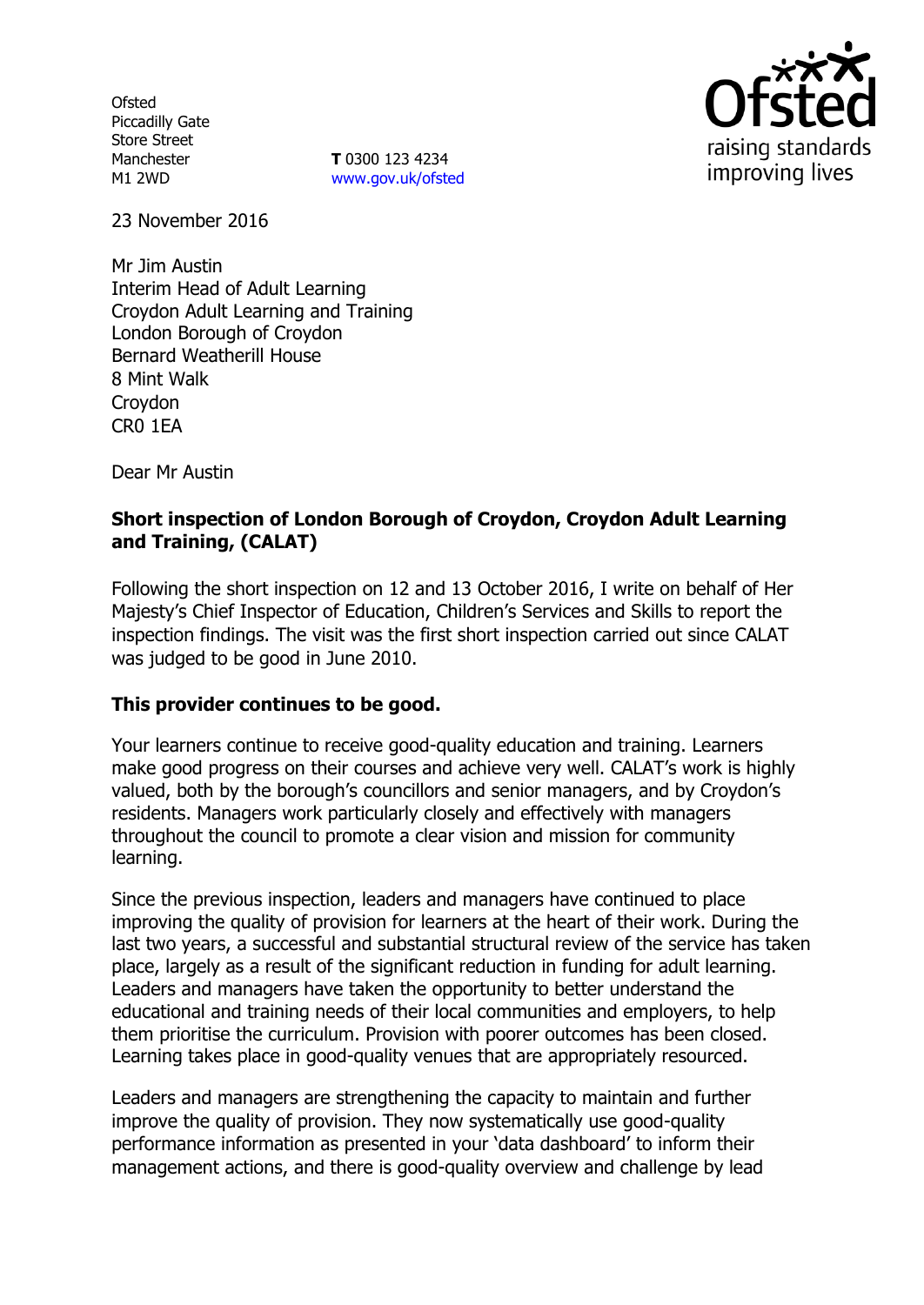

councillors and the advisory governance board. Leaders and managers have a good understanding of what CALAT needs to do to further improve. However, this is not fully identified in the detail of quality improvement plans, to best help curriculum managers and tutors play their full part in improvement. You also understand that, although your lesson observation scheme identifies well the positive and weaker characteristics of teaching and learning, your current assessment of teaching and learning, especially for the significant proportion identified as outstanding, is too generous.

All of the areas for improvement noted at the previous inspection have been effectively actioned and are reflected in your own priorities for improvement, together with maintaining, and improving, standards of teaching, learning and assessment. You have been particularly successful in improving learners' achievements. Their overall achievement is now high, reflecting learners' good attendance and hard work, and the large amount of good teaching and learning.

Achievements for learners on a small minority of programmes, often those with small numbers, are too low. The service correctly identifies the need to improve these areas, and particularly so for foundation and GCSE mathematics, although achievement rates are well above the low national rates.

Tutors establish supportive learning environments and manage learning well. Learners with specific identified needs benefit from effective additional support; tutors implement appropriate strategies which ensure that learners are not disadvantaged or excluded from working with their peers.

Learners work well together and many make good progress. They enjoy their learning and develop good attitudes to their studies. Tutors plan for, and use, a good range of interesting tasks and activities that learners finding interesting. These relate well to their interests and planned employment, and promote learning, understanding and skills development.

The majority of tutors make skilful use of questioning to check learners' understanding, encourage peer support effectively and enable learners to reflect on their learning. However, too many tutors of English for speakers of other languages (ESOL) and English are insufficiently skilled at checking learning in lessons, sometimes failing to provide sufficient challenge for more-able learners and on other occasions paying insufficient attention to the needs of less-able learners.

The effective use of information and learning technology (ILT) in lessons, an area for improvement at the previous inspection, has improved significantly. The majority of tutors use ILT well to promote more independent learning, although in English and ESOL lessons its use by tutors and learners is less well developed.

Learners' English and mathematical skills are well developed by tutors and in the better lessons they enthuse learners with appropriately paced teaching and learning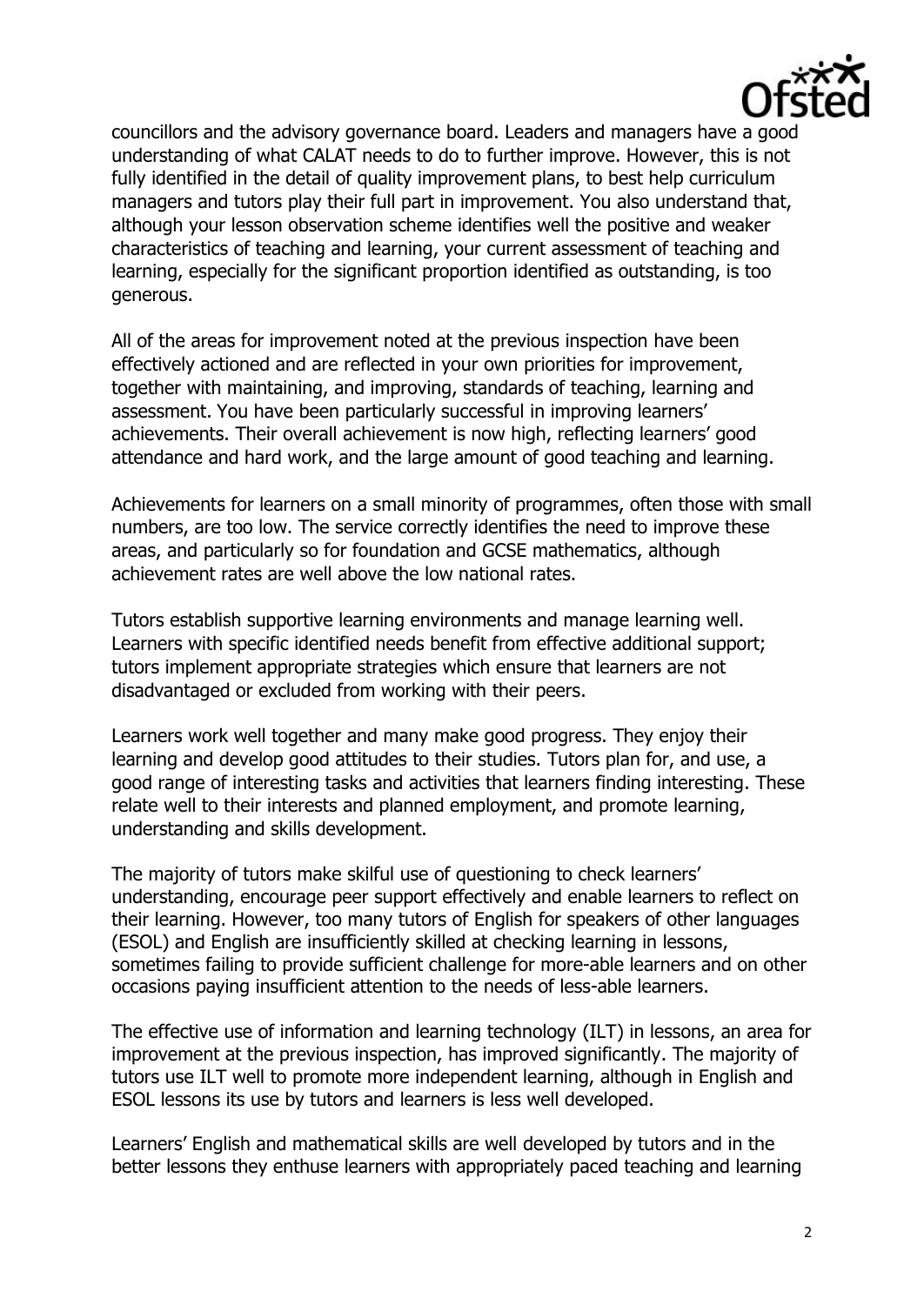

activities. Learners' speaking and listening skills in ESOL, English and vocational learning are also developed well.

You recognise that managers have more work to do to ensure that personal learning plans are of a consistently high quality and are always used well by tutors and learners. In the growing proportion of effective plans, learners identify their own clear and challenging targets and record their learning and progress effectively. However, too many plans have insufficiently challenging targets and do not always include learners' personal and social development or their development in English and mathematics.

### **Safeguarding is effective.**

The leadership team has ensured that safeguarding arrangements are fit for purpose and action is taken to safeguard CALAT's learners. Since the previous inspection, you have kept pace effectively with the various changes to safeguarding legislation, including implementing management obligations under the 'Prevent' duty.

CALAT's specific safeguarding arrangements are thorough and comprehensive and are well integrated with those of the local authority, usefully providing another level of monitoring and review. Safeguarding training for staff and learners is sound. Learners are successfully introduced to the risks of radicalisation and extremism.

Safer recruitment arrangements are in place and well used. Pre-employment checks are carried out on the basis of the thorough assessment of risk and the different roles of staff. Risk assessment is also well used to ensure that the safeguarding of identified vulnerable adult learners, and of children, is secure.

# **Inspection findings**

- The leadership and management of CALAT continue to be good, and ensure that learners' needs and priorities continue to be at the centre of your work, irrespective of the significant management changes and financial challenges over the last few years.
- CALAT is highly valued and regarded within the wider work of the council and by the local communities it serves. The curriculum is increasingly directed towards meeting better the priorities set by learners, the borough and employers.
- Outcomes are now much improved, with high achievement for learners, both for accredited and non-accredited provision. Achievements are too low in a very small proportion of courses.
- Leaders and managers have ensured that the quality of provision for learners remains good. Learners often benefit from good teaching and learning, which promotes the good progress that many make. In a small minority of lessons, tutors pay insufficient attention to meeting the individual needs of all learners. Overall, the quality of learners' personal learning plans are not yet good.